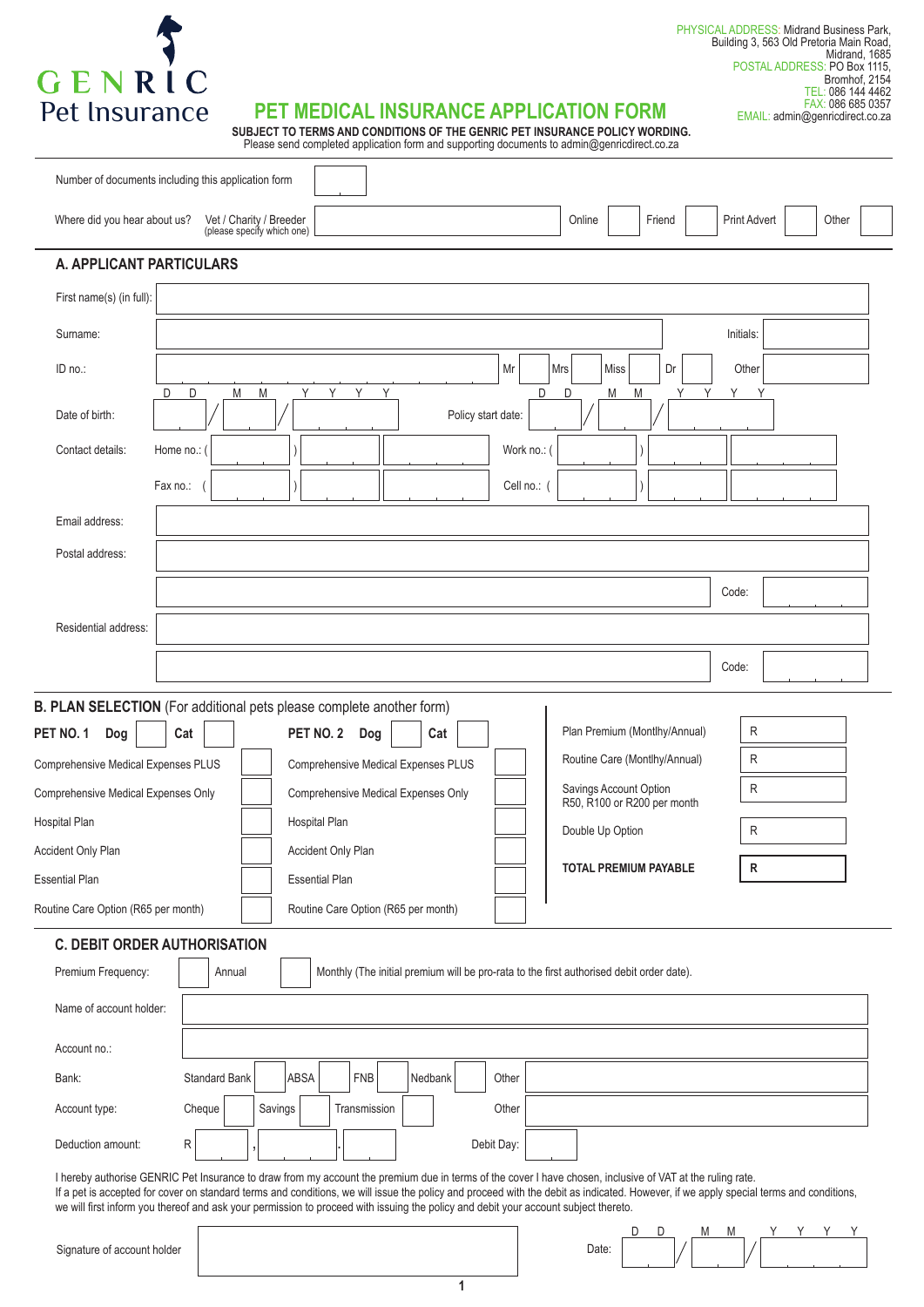# **D. DETAILS OF PET NO. 1** *(If you would like to insure more pets, please complete an additional Section D)*

| Name of pet:              | Cat:<br>Gender: M<br>Е<br>Dog:          |
|---------------------------|-----------------------------------------|
| Colour:                   | Weight:                                 |
| Date of birth:            | D<br>Μ<br>M<br>D<br>Age (in full years) |
| Microchip no. (optional): |                                         |
| Breed:                    |                                         |

# **PET QUESTIONS**

|                | Has your pet suffered from any conditions in the last two years? Please list the conditions.        |
|----------------|-----------------------------------------------------------------------------------------------------|
|                |                                                                                                     |
|                |                                                                                                     |
|                |                                                                                                     |
| $\overline{2}$ | Please provide any additional information about your pet's health, physical condition or behaviour. |
|                |                                                                                                     |
|                |                                                                                                     |
| 3              | Are your pet's vaccinations up to date? Yes<br>No                                                   |
| 4              | Has your pet ever been used for commercial purposes? If yes please explain.<br>Yes<br>No            |
|                |                                                                                                     |
|                |                                                                                                     |
|                |                                                                                                     |
| 5              | Do we have your permission to ask your Vet for the medical records of your pet(s)?<br>Yes<br>No     |

## **D. DETAILS OF PET NO. 2**

| Name of pet:              | F<br>Cat:<br>Gender: M<br>Dog:           |
|---------------------------|------------------------------------------|
| Colour:                   | Weight:                                  |
| Date of birth:            | D<br>M<br>M<br>D.<br>Age (in full years) |
| Microchip no. (optional): |                                          |
| Breed:                    |                                          |

#### **PET QUESTIONS**

| 1              | Has your pet suffered from any conditions in the last two years? Please list the conditions.        |  |  |  |  |  |  |  |
|----------------|-----------------------------------------------------------------------------------------------------|--|--|--|--|--|--|--|
|                |                                                                                                     |  |  |  |  |  |  |  |
|                |                                                                                                     |  |  |  |  |  |  |  |
| $\overline{2}$ |                                                                                                     |  |  |  |  |  |  |  |
|                | Please provide any additional information about your pet's health, physical condition or behaviour. |  |  |  |  |  |  |  |
|                |                                                                                                     |  |  |  |  |  |  |  |
|                |                                                                                                     |  |  |  |  |  |  |  |
| 3              | Are your pet's vaccinations up to date? Yes<br>No                                                   |  |  |  |  |  |  |  |
| 4              | Has your pet ever been used for commercial purposes? If yes please explain.<br>No<br>Yes            |  |  |  |  |  |  |  |
|                |                                                                                                     |  |  |  |  |  |  |  |
|                |                                                                                                     |  |  |  |  |  |  |  |
|                |                                                                                                     |  |  |  |  |  |  |  |
| 5              | Do we have your permission to ask your Vet for the medical records of your pet(s)?<br>Yes<br>No     |  |  |  |  |  |  |  |